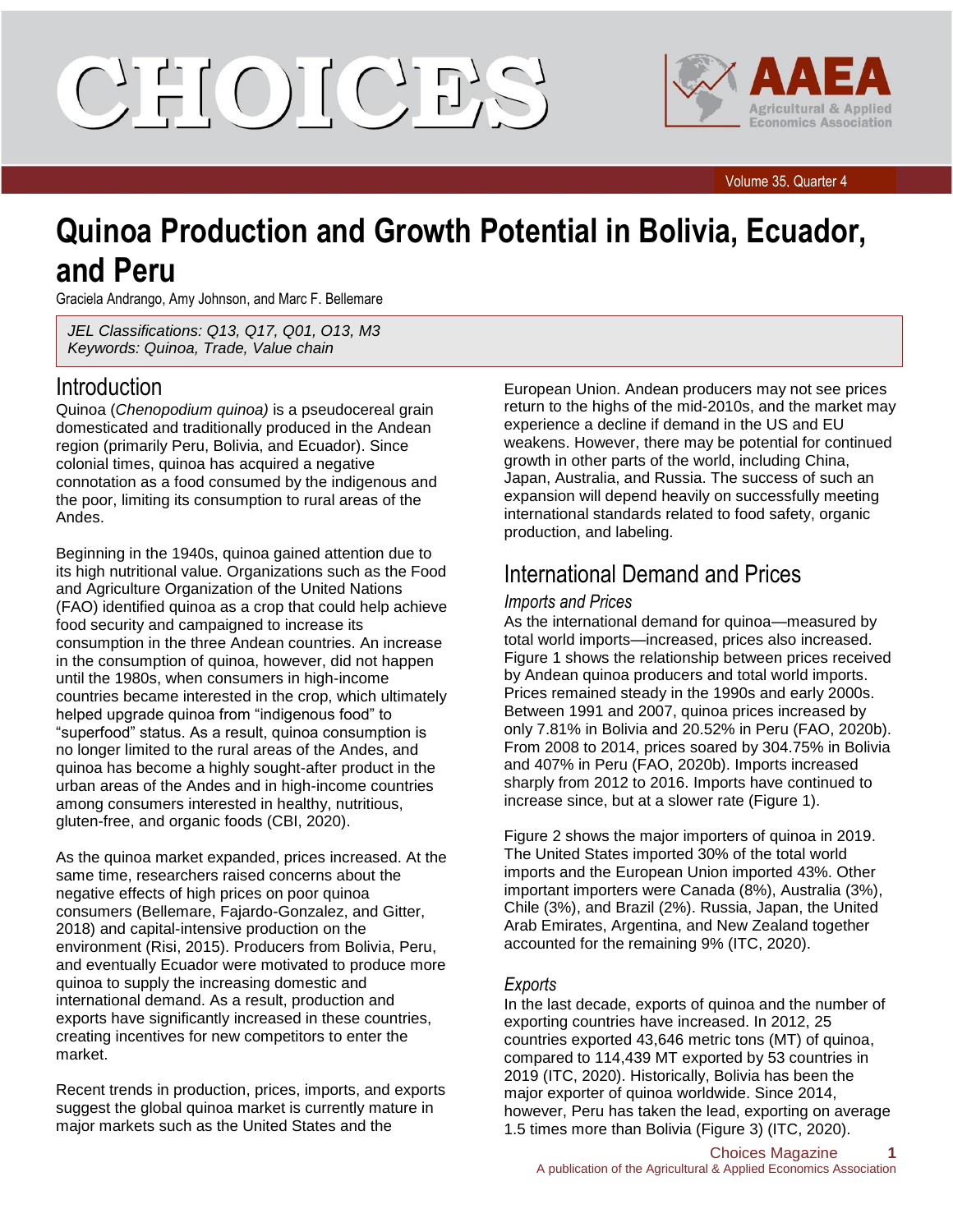

Note: Trade data for quinoa are available since 2012, when the specific HS code for quinoa was created. Before 2012, quinoa was reported in the category "Buckwheat, millet, canary seed and other cereal (excluding wheat and meslin, rye, barley, oats, maize, rice, and grain sorghum)" (Coelho, Deriaz, and Tokas, 2020; ITC, 2020). Source: Average prices are from FAO (2020b); total imports are from ITC (2020).



In 2019, Bolivia, Ecuador, and Peru accounted for 74% of the international market of quinoa—43% from Peru, 29% from Bolivia, and only 2% from Ecuador. Newly producing countries accounted for the remaining 26%: Spain and the Netherlands contributed 5% and 4% of the market, respectively. Canada exported 4% and the United States 3%, while France, Germany, Belgium, and Italy together accounted for 10% of total world exports (Figure 3) (ITC, 2020).

#### *Peru*

In 2002, Peru's foreign policy started focusing on opening new foreign markets, establishing commercial relationship through new trade agreements (MINCETUR, 2020). For instance, Peru has free trade agreements in force with the United States and Canada since 2009, with Japan since 2012, and with the European Union since 2014 (Soto, 2015). This strategy benefited the quinoa sector. Peru went from exporting 10,712 MT of quinoa to 21 countries in 2012 to 48,781 MT to 61 countries in 2019. Peru not only increased quinoa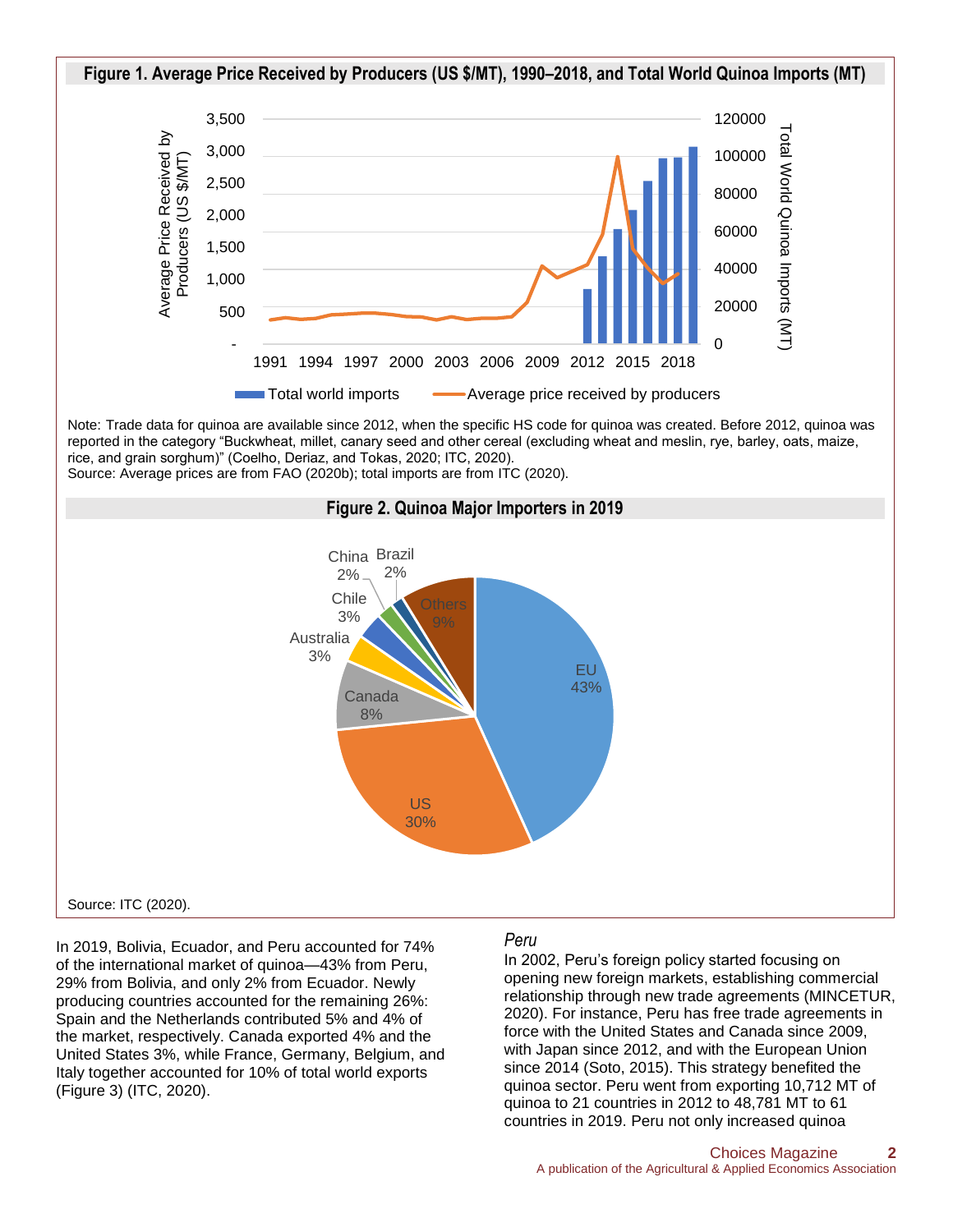

Source: ITC (2020).



exports by 355.38%, but also diversified its trading partners (ITC, 2020). In 2019, the major destinations for Peru's quinoa were the United States (33%) and the European Union (36%). Other partners were Canada, Brazil, Chile, Mexico, Australia, Russia, and Israel.

#### *Bolivia*

Bolivia started exporting its signature variety, Quinoa Real, in 1974 (Gamarra et al., 2019). While Bolivian exports of quinoa increased from 25,662 MT in 2012 to 33,677 MT in 2019, its share in the international market declined from 59% to 29%. During the same period, Peru's market share increased from 24% to 43%. Unlike Peru, Bolivia has developed few trade partnerships. Between 2012 and 2019, Bolivia exported approximately 83% of its quinoa to the United States and the European Union only (ITC, 2020), exhibiting a high level of dependency on those two markets.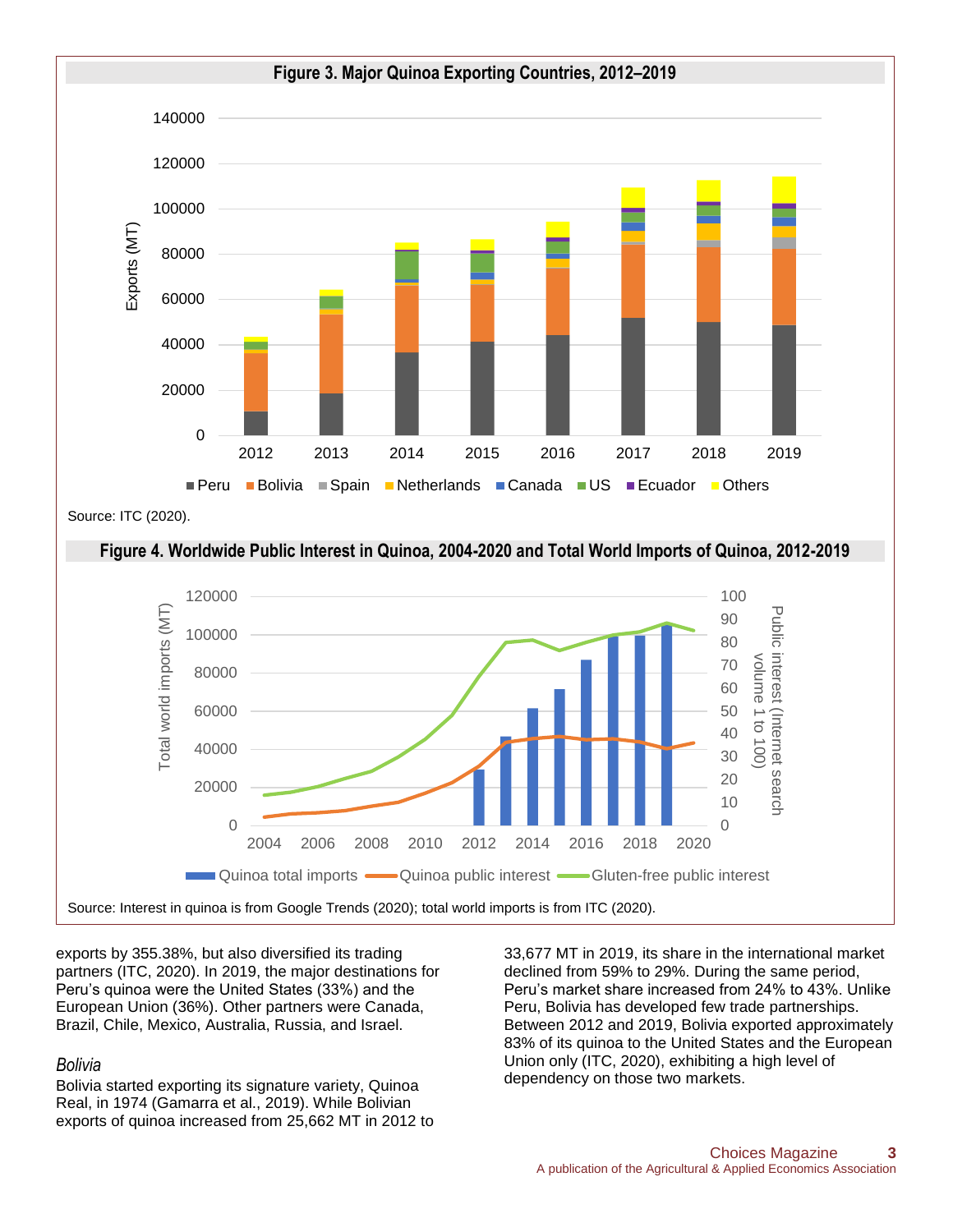#### *Ecuador*

Until 2016, Ecuador imported quinoa to meet its domestic and international demand (SIPA, 2018). Currently, Ecuador's production exceeds domestic demand, leaving enough surplus to supply the international market. Similar to Bolivia, Ecuador has few trade partners. In 2019, 30% of total exports went to the European Union, 23% to Canada, 23% to the United States, 21% to Israel, and 3% to other countries (ITC, 2020).

## Demand, Prices and Life Cycle

The "quinoa boom" occurred from 2011 to 2015. The remaining question is what would happen next. Using the concept of product cycle (Grossman and Helpman, 1991; see Belton, Reardon, and Zilberman, 2020, for an application to seafood), this section explains the dynamics of the quinoa market and sheds light on potential opportunities and challenges quinoa producers and sellers may face.

A product's cycle is defined through the relationship between the quantity sold and sales (and profits). This cycle has four stages—introduction, growth, maturity, and (eventually) decline. As quinoa penetrated the international market (as evidenced by imports and prices), consumers have changed their behavior, and many have adopted (or not adopted) the product. Figure 4 shows the relationship between imports, measured in metric tons (ITC, 2020) and public interest in quinoa and gluten-free products, measured by the volume of Google searches (Google Trends, 2020). We propose that the dynamics of imports, prices, and public interest in quinoa can help understand the life cycle of quinoa as a product:

- 1. Introduction stage (2004–2010). In the early 2000s, quinoa was a novelty food in highincome countries and emerged as a gluten-free and high-protein product. Prices and profits were low during this period. Only two countries, Bolivia and Peru, were major suppliers of quinoa. Worldwide public interest in quinoa, measured in volume of Google searches, slowly increased during this stage (note that public interest in quinoa is similar to interest in glutenfree products).
- 2. Growth stage (2011–2015). A period of strong growth. Imports rapidly increased in the United States, Canada, and the Western European countries, causing world prices of quinoa to soar. In 2013, Western European countries imported 96% more quinoa compared to 2012 and 117.8% more in 2014 than in 2013. Public interest in quinoa grew strongly.
- 3. Maturity stage (2016–present). Although imports of quinoa in Western Europe, the United States,

and Canada continued to increase, the rate growth slowed. The average growth rate of imports from this region was 8.87% from 2016 to 2017, -4.15% from 2017 to 2018, and 3.78% from 2018 to 2019 (ITC, 2020). Similarly, public interest in quinoa (as indicated by Google searches) has been steady since 2016. Prices started to decline as supply from established and new producing countries increased and Spain, Italy, France, Germany, the United States, and Canada entered the market. Apart from the three Andean countries, quinoa production data from other countries are limited. Given that the area planted per producer is low, quinoa production is more likely to be lumped into general categories such as "cereals" or "grains." Bazile, Jacobsen, and Verniau (2016), however, reported only eight countries cultivated quinoa in the 1980s, compared to more than 75 countries in 2015.

4. Decline stage: A stage characterized by a decline in sales and profits. There is no evidence that quinoa has reached this stage yet.

As quinoa has reached its maturity stage in some countries, quinoa producers may need to design new business strategies to avoid reaching the decline stage. The following section identifies the global market opportunities and barriers for the quinoa market.

## Trade Opportunities and Barriers

#### *Opportunities:*

- 1. New markets: Countries such as China, Japan, Australia, and Russia are increasing their consumption of quinoa. China's quinoa imports, for instance, increased from 20 MT in 2014 to 2,044 MT in 2019 (ITC, 2020). These countries are still in the introduction or growth stage and could be the next market quinoa producers and processors need to explore.
- 2. Value added products: Quinoa is primarily exported as a grain. Value-added quinoa products such as flour, energy bars, or soups may be attractive for existing and new markets (CBI, 2020), but many of these products are made in importing countries such as the United States. Peru already produces energy bars, popped quinoa, and quinoa flakes. However, these products are only sold in local and regional markets because processing plants have limited capacity to produce large volumes or their equipment is not sophisticated enough to produce a product that meets international standards (Fairlie, 2016).
- 3. Organic quinoa: The product life cycle analysis presented above applies to conventionally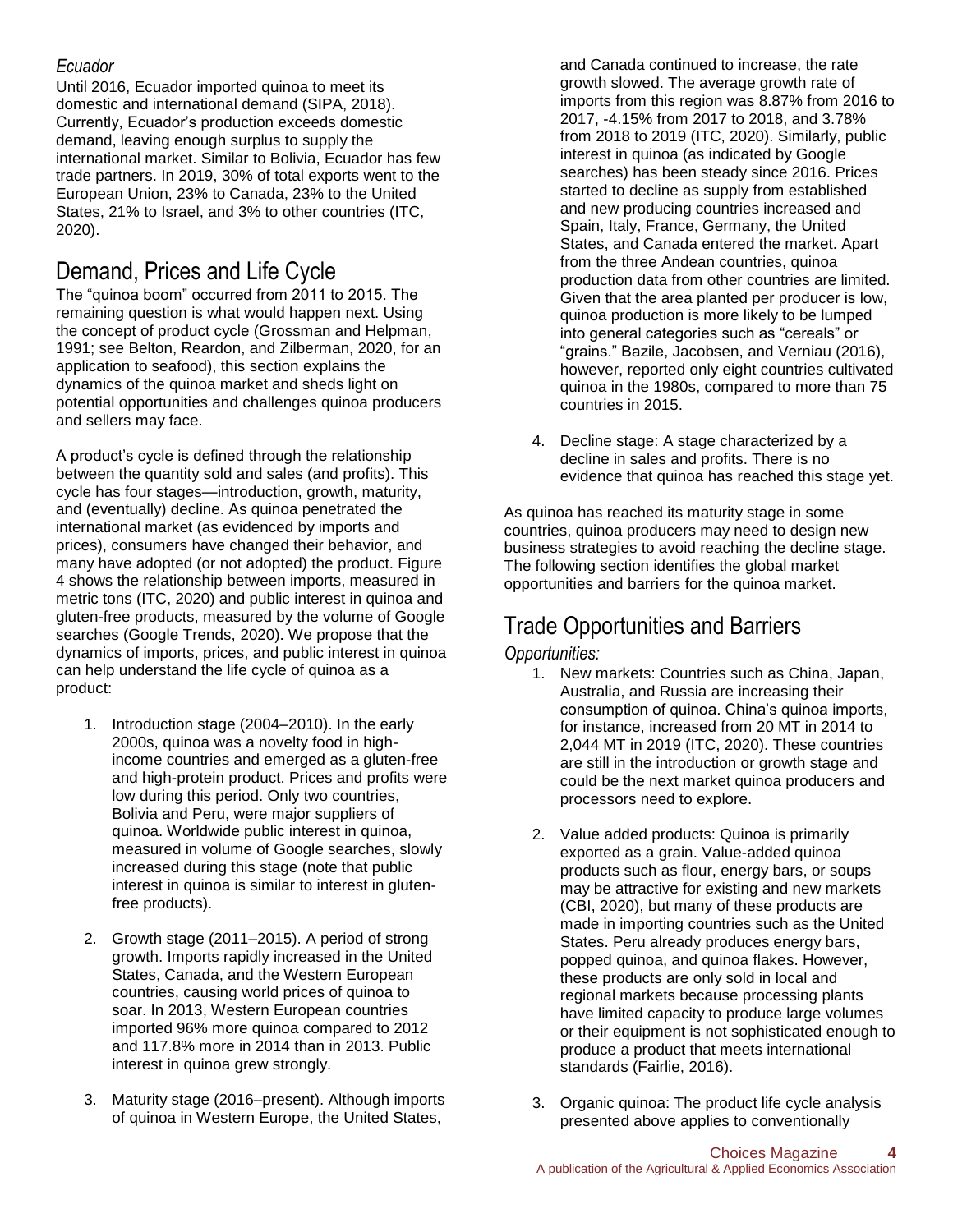produced quinoa. European consumers, particularly those concerned about health and the environment, are increasingly interested in organic quinoa (CBI, 2020). Thus, the market for organic quinoa is still growing.

#### *Barriers*

- 1. Organic certification: To export organic quinoa to the European Union, the United States, and Canada, producers need to obtain an internationally recognized certification following accepted standards. The certification process can be long and expensive, increasing costs by 10%–20% compared to conventionally grown quinoa (Coelho, Deriaz and Tokas, 2020). In addition, production costs for organic quinoa are almost double those of conventionally produced quinoa (Fairlie, 2016). Due to potentially higher yields and organic price premiums, however, organic quinoa production can be profitable for producers (Fairlie, 2016).
- 2. Pesticide residue limit: Producers need to follow pesticides limits indicated by the Codex Alimentarius Maximum Residue Limit (MRL), which sets international food standards (CBI, 2020). With production of quinoa expanding to the coastal area of Peru, the use of pesticides has intensified (Soto, 2015; Latorre and Jacobsen, 2017). As a result, Peruvian exports could be threatened if farmers continue to heavily rely on pesticides for pest control.
- 3. Branding: According to CBI (2020), European buyers are interested on supporting commitment to social and environmental impact of the business. Quinoa has been recognized for a sustainable type of production. Thus, the use of a sustainable label could help quinoa producers capture premium prices. Expansion of production area to the plains of the Altiplano, however, is raising concerns as the production practices used in this area are capital intensive (Risi, 2015) and may threaten the opportunity to consider quinoa under the sustainable label.
- 4. Food safety standards: Exporters are required to comply with the food safety standards of importing countries. In 2019, the World Health Organization (WHO) adopted the Standard of Quinoa as part of the Codex Alimentarius (Coelho, Deriaz and Tokas, 2020). Andean countries may need to invest in modern equipment to produce value-added products meeting food safety standards.
- 5. Labeling regulations: Countries require foreign products to meet labeling requirements, including product name, physical condition, list of ingredients, consumption date, place of origin,

exporter, and importer contact information (CBI, 2020). In addition, the label should include any certification logo. New production practices in Andean countries, however, could prevent them from using labels such as organic, all natural, and fair trade.

## Production

Recall that Peru, Bolivia, and Ecuador have traditionally been the major producers of quinoa worldwide. Until the early 1990s, production of quinoa remained steady. Since quinoa's popularity increased in the international market, the three Andean countries have used different strategies to meet the increasing demand and capture the benefits of higher prices.

#### *Peru*

Quinoa can be produced in different agroclimatic zones (Fairlie, 2016), which allowed Peru to not only strengthen the regions where quinoa has been typically grown but also to expand its production to the coastal region (Dirección General de Políticas Agrarias, 2017). The area of quinoa harvested in Peru almost quadrupled, from 8,081 ha in 1990 to 28,889 ha in 2000. This increase in the harvested area led to an increase in production of 350.3%, from 6,260 MT to 28,191 MT. As the area allocated to quinoa continued rising, production increased 45.8% over 2000–2010 and 179.3% over 2010–2015 (Figure 5).

In addition to area expansion, Peru invested resources in research and education. The introduction of enhanced varieties and farmers' training on best management practices led to productivity gains. Quinoa yields increased by 26% from 1990 to 2000, by 19.2% from 2000 to 2010, and by 14.4% from 2010 to 2018 (FAO, 2020a). Peru produced 86,011 MT of quinoa in 2018, 21.6 % higher than Bolivia's production but only using half as much land as Bolivia (FAO, 2020a). Currently, Peru is the leading producer in terms of volume and productivity.

The expansion of quinoa production into the coastal area has raised concerns related to environmental impacts because producers in this area are using more pesticides for pest and diseases (Soto, 2015; Latorre and Jacobsen, 2017). This situation has led to the reduction of exports. In 2014, three shipments of quinoa from Peru were found to have pesticide residues above the maximum threshold, preventing them from entering the United States (El Comercio, 2014a). Additional research is needed to evaluate potential environmental impacts that could compromise the sustainability of quinoa production in the coastal area (Latorre and Jacobsen, 2017) and the international reputation of the Peruvian quinoa.

#### *Bolivia*

Quinoa has always played an important role in Bolivian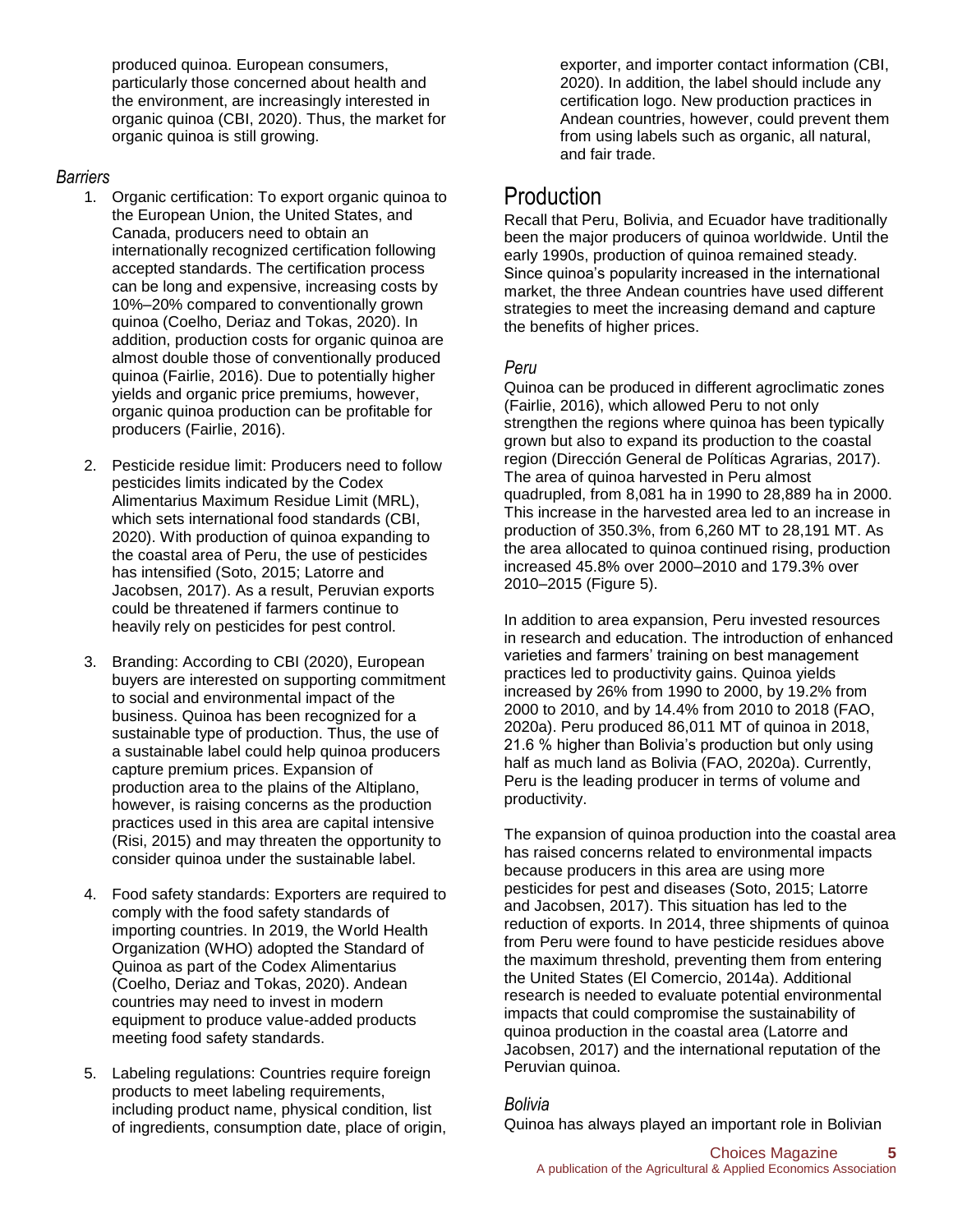culture. Before the 1980s, this crop was primarily produced for the local market (Gandarillas et al., 2015). Quinoa was usually planted in the foothills, hill slopes, and mountains of the Bolivian Altiplano under an agropasture system (Gandarillas et al., 2015; Del Barco-Gamarra, Foladori, and Soto-Esquivel, 2019). Since the 1980s, quinoa production has expanded to the plains of the Altiplano and other nonquinoa production regions. Currently, seven out of the nine departments in Bolivia plant quinoa.

The area of quinoa harvested increased from 15,640 ha in 1980 to 38,615 ha in 1990. Bolivia barely changed its area allocated to quinoa during the 1990–2000 period. To supply the increasing international demand, the area harvested increased from 39,302 ha in 2005 to 58,496 ha in 2010, a 48% increase. Production soared from 25,201 MT in 2005 to 36,724 MT in 2010 and 63,075 MT in 2013, when 147,312 ha were harvested (Figure 6), the largest amount of land allocated to quinoa production. In 2018, 111,605 ha of quinoa were harvested, producing 70,763 MT, an increase of 12.19% (FAO, 2020a).

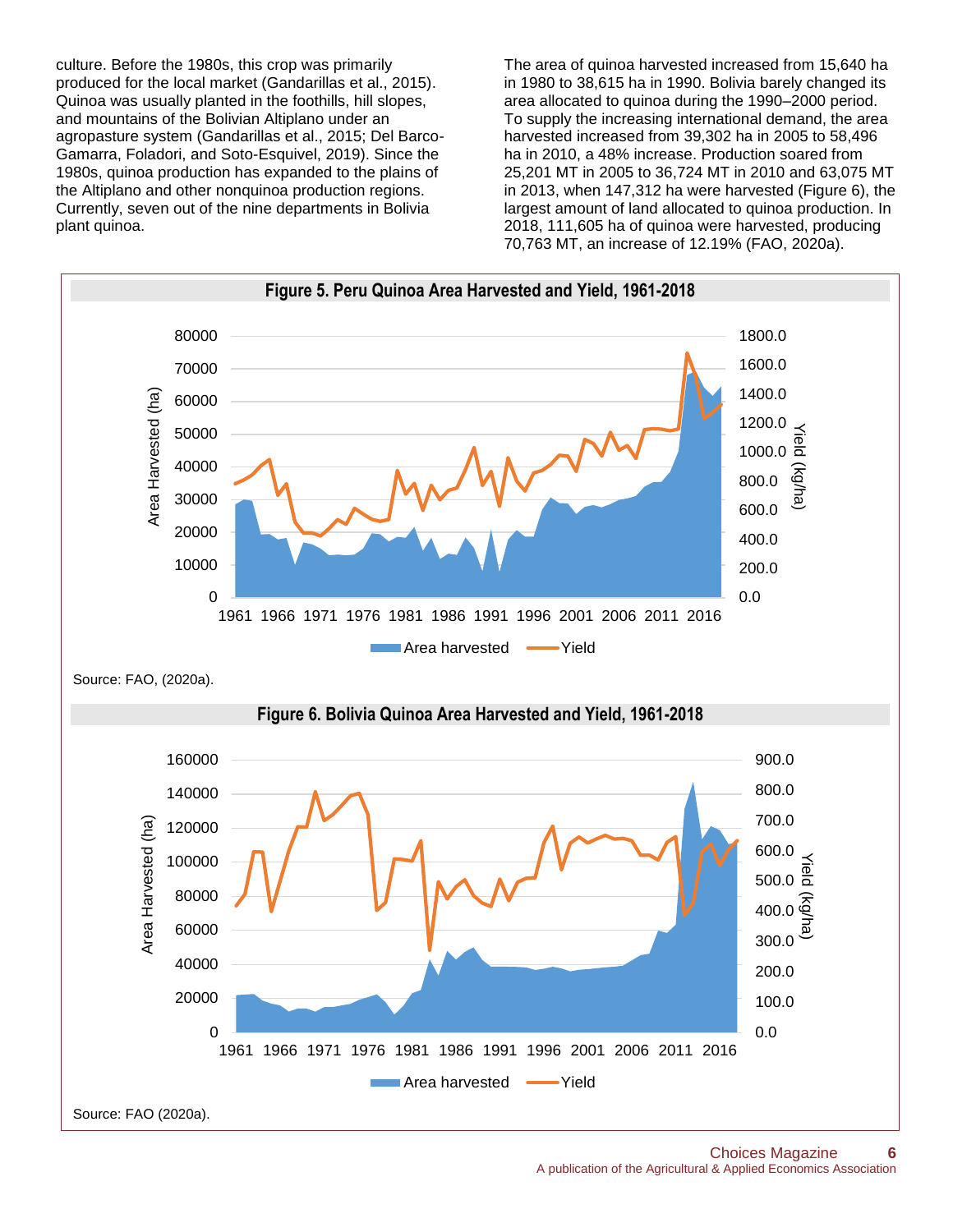

The expansion of quinoa into the plains of the southern Altiplano has resulted in a decline in yields (Figure 6) because of using a capital-intensive (higher use of pesticides and machinery) production system in highly erodible soils (Gandarillas et al., 2015). Between 2000 and 2018, quinoa yields in Bolivia were, on average, 47% lower than in Peru and 21.23% lower than in Ecuador (FAO, 2020a). Concerns about agro-ecological and social vulnerability in this area are increasing (Winkel et al., 2015; Del Barco-Gamarra, Foladori, and Soto-Esquivel, 2019). Additional research is needed to evaluate these potential issues.

#### *Ecuador*

In Ecuador, quinoa is a secondary crop produced by smallholders in the highlands region (SIPA, 2018). In 2015, the area harvested reached 7,148 ha (Figure 7), the highest amount of land this country has allocated to quinoa, producing 12,707 MT (FAO, 2020a). This area represented only 5.90% and 10.31% of the area harvested in Bolivia and Peru, respectively. Because prices in Ecuador plummeted by 55% in 2015 (Enriquez, 2018), the area harvested decreased to 2,048 ha in 2018, leading to a production decline of 83% (FAO, 2020a).

#### *Other Countries*

France, Germany, Spain, and Italy have recently begun cultivating quinoa. Spain has become the biggest quinoa producer in Europe. Other countries cultivating quinoa in Europe are Poland, Bulgaria, Portugal, and Czech Republic (CBI, 2020).

In the United States, quinoa was introduced by Colorado State University as a crop that could be adapted to the Rocky Mountain region. Washington State University is

also investigating the crop's adaptability to the Pacific Northwest region (Peterson and Murphy, 2015).

### Value Chain

In the Andes, quinoa has typically been produced by small-scale producers. Due to their scale of production, they lack (i) the capacity to export or commercialize the product in larger markets, (ii) the bargaining power to negotiate better prices and other conditions, and (iii) the ability to meet the quality and safety standards of larger and more demanding markets (Fairlie, 2016).

The market for quinoa has experienced notable changes. Before the "quinoa boom" of the mid-2010s, producers generally sold their quinoa on the local market, which allowed them to market the crop when they needed cash. As the foreign demand for quinoa increased, producers have been encouraged to work in associations or to sell their production to aggregators in order to meet volume and quality requirements (Fairlie, 2016, El Comercio, 2014b).

Associations collect the grain from members and conduct standard post-harvest activities (including cleaning, washing, and packing) needed to market the grains. In addition, quinoa, different from other cereals and grains, needs washing to remove the saponin, which gives quinoa a bitter flavor. Establishing the infrastructure for post-harvest activities is costly and may constrain small-scale farmers from entering the quinoa business.

Depending on the size of the aggregator, these collect the grain from farmers and process the quinoa or sell it to other processing plants. Generally, aggregators and processing plants are considered medium to large scale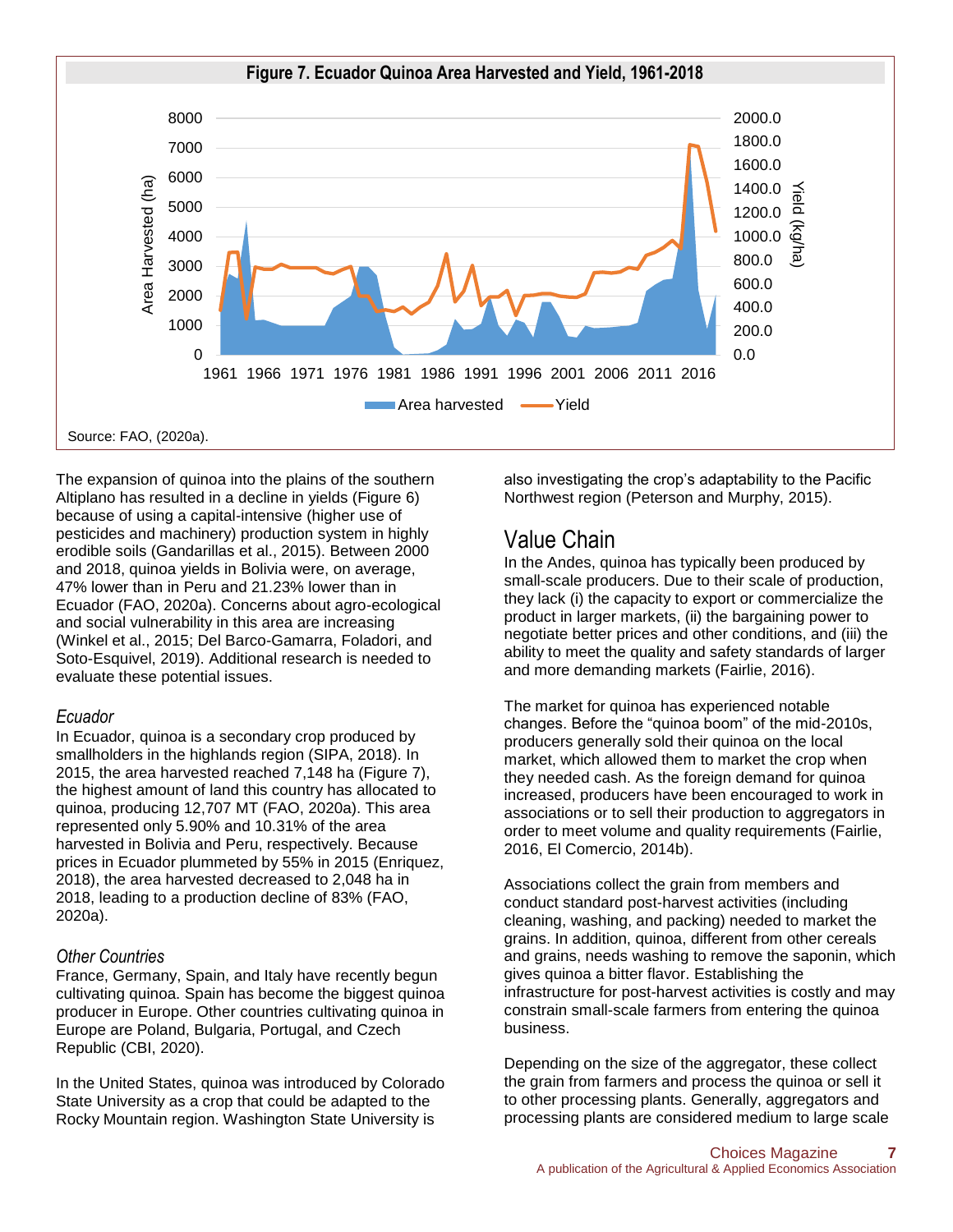#### (Fairlie, 2016).

In the coastal region of Peru, quinoa is produced primarily by large-scale farmers, which employ more technology for the production and processing of quinoa. Many of the large-scale farmers have the installed capacity to complete all of their own post-harvesting handling and processing (Fairlie, 2016).

## **Policies**

The governments of Bolivia, Ecuador, and Peru have supported the quinoa sector by promoting research and development in quinoa through their National Institutes of Agricultural Research (INIAF-Bolivia, INIAP-Ecuador, and INIA-Peru). These institutes have developed improved varieties of quinoa that are adapted to the climatic conditions of the regions where quinoa is currently produced in each country (Peralta and Mazón, 2015; Risi, 2015; Soto, 2015).

#### *Peru*

The National Secretary of Plants and Animal Health (SENASA) conducts rigorous monitoring on pesticide residues, heavy metals traces, and mycotoxins to assure the quality of the product. SENASA trains quinoa producers, processors, and exporters. In addition, the government supported the creation of a Quinoa Taskforce to provide quinoa stakeholders—producers, processors, and private and public institutions—with a space to discuss current challenges and design strategies to expand the consumption of quinoa (Fairlie, 2016). Local governments also promote training and extension activities.

#### *Bolivia*

Bolivia has benefited from the work of international organizations and its government, which has conducted research related to quinoa since the 1970s. Bolivia proudly commercializes its Quinoa Real variety and is seeking to protect it through a designation of origin (Risi, 2015).

#### *Ecuador*

In the last decade, the government also provided producers with inputs and production loans to help recipients increase their production and motivate nonquinoa producers to switch from other traditional crops to quinoa production (SIPA, 2018). Processors and aggregators, on the other hand, usually receive aid from foreign organizations because the investment for infrastructure is high. The government has not played an important role in processing and marketing, as evidenced by Ecuador's late entrance to the foreign market.

## Price Effect on Consumers

There is a concern that high quinoa prices, driven by the increase in foreign demand, may be hurting the nutrition of poor quinoa consumers in the Andes (Blythman, 2013; *The Economist*, 2016). Higher prices make quinoa less affordable for Andean consumers, who may either allocate the same level of expenditure to buy less quinoa than they did before the quinoa boom or allocate a higher level of expenditure to buy the same amount of quinoa, limiting their ability to afford other types of nutritious food (Stevens, 2017). Some evidence in the literature, however, concludes that higher quinoa prices benefited both quinoa consumers and producers (Stevens, 2017; Bellemare, Fajardo-Gonzalez, and Gitter, 2018).

These results can be explained in three ways. First, the majority of quinoa consumers in the rural areas of the Andes are also producers. Thus, they have profited from higher prices, which has enabled them to access other types of foods—fruit, vegetables, and, following Bennett's Law, meat—making their diets more diverse (Gandarillas et al., 2015). Second, consumers who are not producers are not hurt because quinoa represents a small share (no more than 4%) of the average household's food expenditure (Stevens, 2017). Last, Bellemare, Fajardo-Gonzalez, and Gitter (2018) speculate that there may have been a trickle-down effect from the increased welfare of net quinoa producers to net quinoa consumers.

## Conclusion

Over the last two decades, demand for quinoa increased dramatically, leading to a sudden increase in price, which culminated in the quinoa price spike of 2014. Producers from Bolivia, Peru, and eventually Ecuador were motivated to produce more quinoa to supply increasing domestic and international demand. Farmers in these countries expanded both production area and intensity. The governments in these countries have supported quinoa production through research and development for enhanced varieties and access to credit and inputs. Nevertheless, support to processors and exporters has been limited.

Because quinoa is being produced more intensively, environmental concerns have been raised. In Bolivia, expansion into the southern Altiplano may have caused losses in productivity and land may have become more eroded. In Peru, use of pesticides in the coastal region may have not only caused harm to the environment but also may have violated the pesticide use restrictions of the United States, the European Union, and the Canadian markets. There is limited evidence to support these concerns and future work in this area is needed.

Recently, international prices of quinoa have declined, back to their pre-2010 levels. To remain competitive, Andean countries need to open new markets and explore the market for value-added products. These strategies will help quinoa producers thrive in the current stage of quinoa's product life cycle.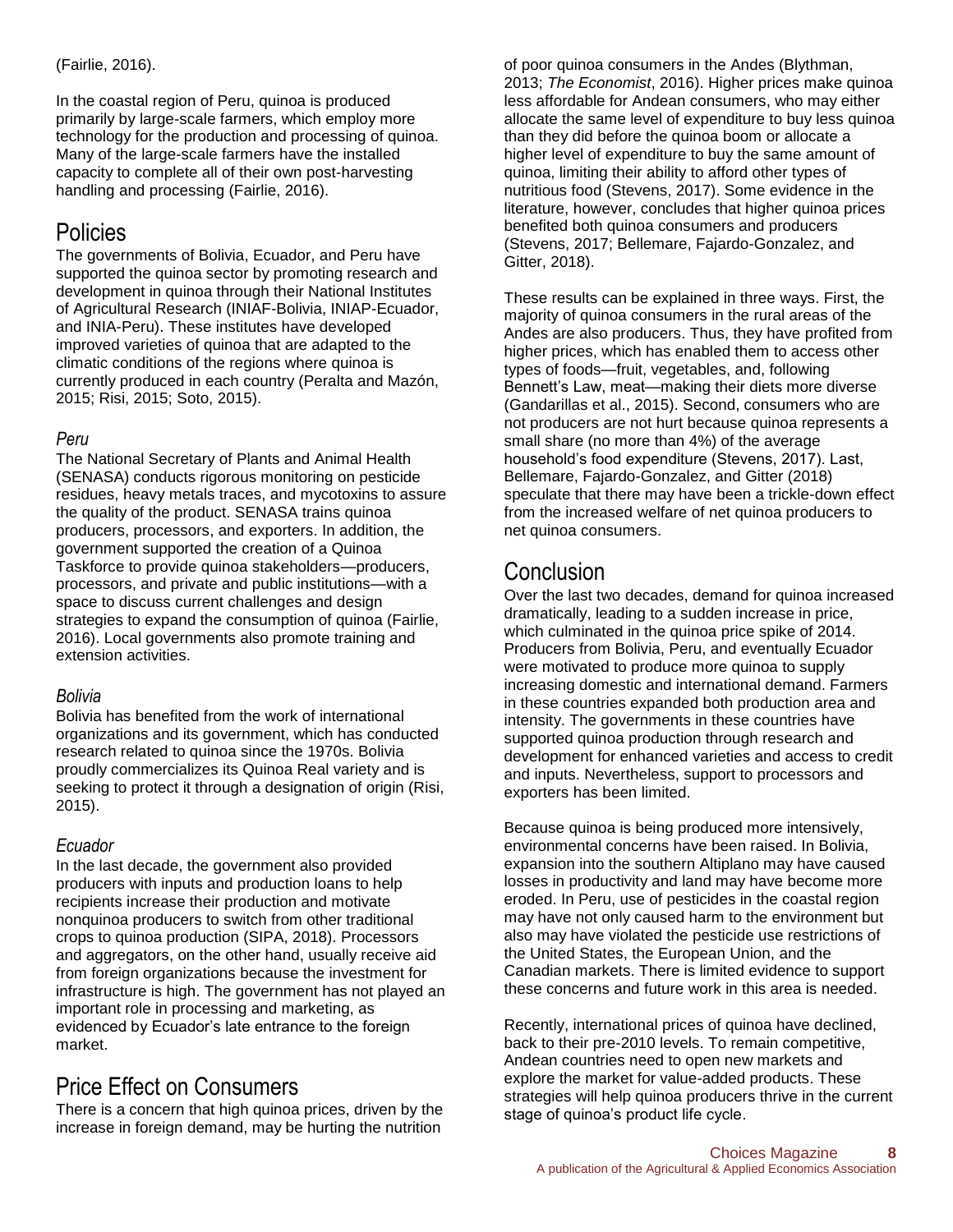#### For More Information

- Bazile, D., S.-E. Jacobsen, and A. Verniau. 2016. "The Global Expansion of Quinoa: Trends and Limits." *Frontier in Plant Science* 7(622). Available online:<https://www.frontiersin.org/articles/10.3389/fpls.2016.00622/full> [Accessed July 03, 2020].
- Bazile, D., E.A. Martinez, F.F. Fuentes, E. Chia, M. Namdar-Irani, P. Olguin, C. Saa, M. Thomet, and A. Vidal B. 2015. "Quinoa in Chile." In D. Bazile, D. Bertero, and C. Nieto, eds. *State of the Art: Report on Quinoa in the World in 2013*. Rome, Italy: FAO and CIRAD, pp. 401–421.
- Bellemare, M.F., J. Fajardo-Gonzalez, and S.R. Gitter. 2018. "Foods and Fads: The Welfare Impacts of Rising Quinoa Prices in Peru." *World Development* 112: 163–179.
- Belton, B., T. Reardon, and D. Zilberman. 2020. "Sustainable Commoditization of Seafood." *Nature Sustainability* 8: 677- 684.
- Blythman, J. 2013, January 16. "Can vegans stomach the unpalatable truth about quinoa?" *The Guardian*. Available online:<https://www.theguardian.com/commentisfree/2013/jan/16/vegans-stomach-unpalatable-truth-quinoa>
- Centre for the Promotion of Imports from Developing Countries (CBI). 2020. *Exporting Quinoa to Europe*. The Hague, Netherlands: Netherlands Enterprise Agency, Center for the Promotion of Imports. Available online: <https://www.cbi.eu/market-information/grains-pulses-oilseeds/quinoa-grains/europe> [Accessed June 15, 2020].
- Centro Internacional de la Quinoa (CIQ). n.d. "Quinua: Superficie, Producción y Rendimiento por Año Agrícola." Bolivia: Centro Internacional de la Quinoa. Available online: [https://si.ciq.org.bo/2019/11/26/quinua-superficie-produccion](https://si.ciq.org.bo/2019/11/26/quinua-superficie-produccion-y-rendimiento-por-ano-agricola/)[y-rendimiento-por-ano-agricola/](https://si.ciq.org.bo/2019/11/26/quinua-superficie-produccion-y-rendimiento-por-ano-agricola/) [Accessed June 1, 2020].
- Coelho, A.S., L. Deriaz, and M. Tokas. 2020. "Export Promotion of Selected Products to the EU and EFTA." Geneva, Switzerland, Centre for Trade and Economic Integration, Graduate Institute of International and Development Studies, TradeLab. Available online: [https://www.produccion.gob.ec/wp-content/uploads/2020/04/Tradelab-Final-](https://www.produccion.gob.ec/wp-content/uploads/2020/04/Tradelab-Final-Report.pdf)[Report.pdf](https://www.produccion.gob.ec/wp-content/uploads/2020/04/Tradelab-Final-Report.pdf) .
- *El Comercio*. 2014a, December 17. "Algunos Envíos de Quinua Peruana Fueron Rechazados en EE.UU." *El Comercio*. Available online: [https://elcomercio.pe/economia/peru/envios-quinua-peruana-rechazados-ee-uu-181901-noticia/.](https://elcomercio.pe/economia/peru/envios-quinua-peruana-rechazados-ee-uu-181901-noticia/)
- *El Comercio*. 2014b. "Chimborazo Tiene 2 366 Productores de Quinua." *El Comercio*. Available online: [https://www.elcomercio.com/actualidad/negocios/chimborazo-366-productores-de-quinua.html.](https://www.elcomercio.com/actualidad/negocios/chimborazo-366-productores-de-quinua.html)
- Del Barco-Gamarra, M.T., G. Foladori, and R. Soto-Esquivel. 2019. "The Unsustainability of Bolivia's Quinoa Production." *Estudios Sociales* 29(54).
- Dirección General de Políticas Agrarias (DGPA-MINAGRI). 2017. "La Quinua: Producción y Comercio del Perú." Lima, Peru: Dirección de Estudios Económicos e Información Agraria, Ministerio de Agricultura y Riego de Perú. Available online: http:/[/www.minagri.gob.pe](http://www.minagri.gob.pe/) [Accessed June 30, 2020].

*The Economist*. 2016, May 21. "Quinoa – Against the Grain." *The Economist*.

- Enriquez, C. 2018, August 28. "La Quinua Perdió Protagonismo por Baja en el Mercado Mundial." *Revista Líderes*. Available online: [https://www.revistalideres.ec/lideres/ quinua-menorprotagonismo-mercado-ecuador](https://www.revistalideres.ec/lideres/quinua-menorprotagonismo-mercado-ecuador-produccion.html)[produccion.html.](https://www.revistalideres.ec/lideres/quinua-menorprotagonismo-mercado-ecuador-produccion.html)
- Fairlie, A. 2016. *La Quinua en el Perú- Cadena Exportadora y Políticas de Gestión Ambiental.* Lima, Peru: Pontificia Universidad Católica del Perú, Instituto de Ciencias de la Naturaleza, Territorio y Energías Renovables (INTE-PUCP).
- Food and Agriculture Organization of the United Nations (FAO). 2020a. *FAOSTAT- Crops*. Available online: <http://www.fao.org/faostat/en/#data/QC> [Accessed April 1, 2020].